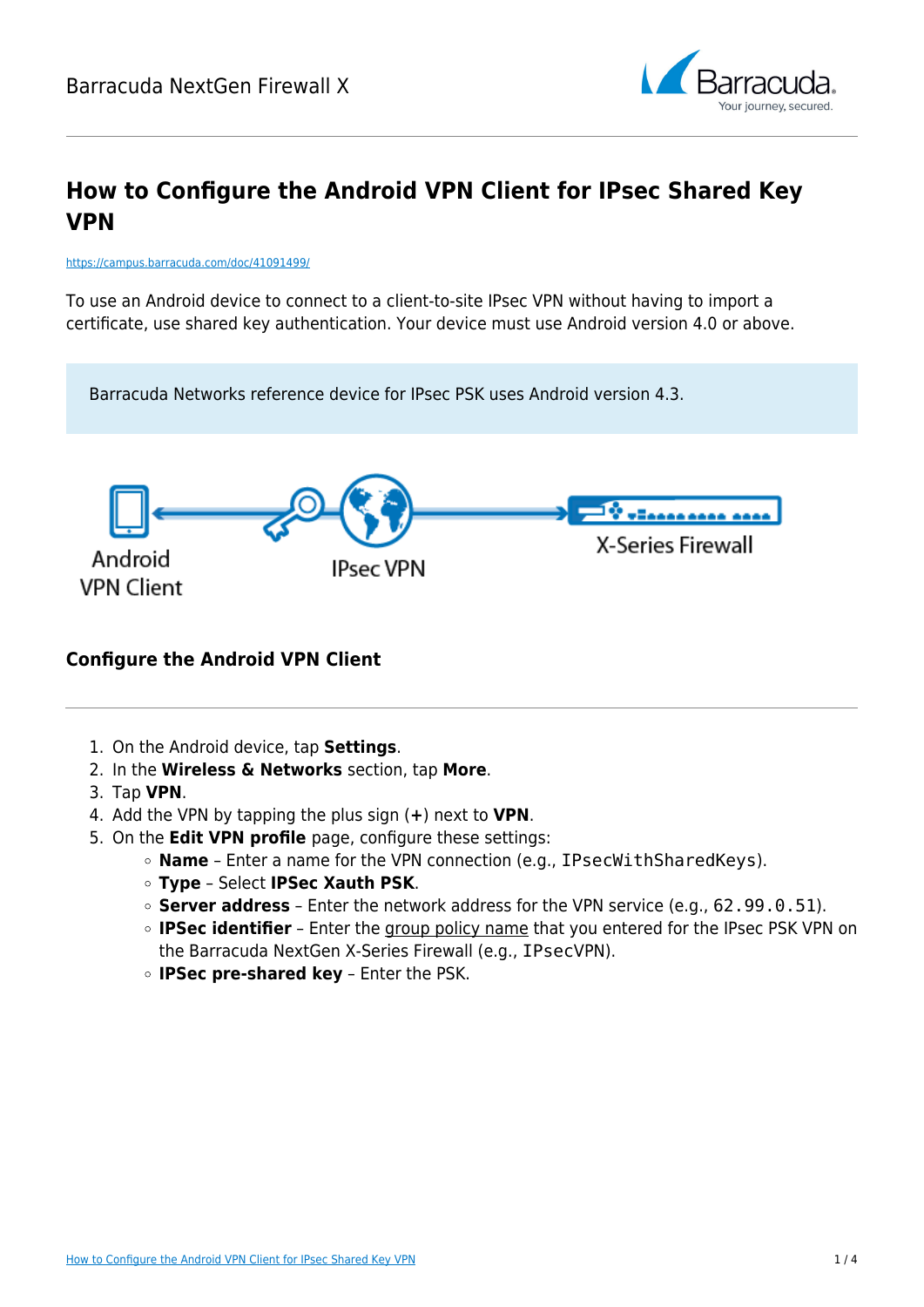

| <b>Edit VPN profile</b>                                |      |  |  |  |
|--------------------------------------------------------|------|--|--|--|
| Name<br><b>IpsecWithSharedKeys</b><br>Type             |      |  |  |  |
| <b>IPSec Xauth PSK</b><br>Server address<br>62.99.0.51 |      |  |  |  |
| <b>IPSec identifier</b><br><b>IPsecVPN</b>             |      |  |  |  |
| IPSec pre-shared key<br>$\Box$ Show advanced options   |      |  |  |  |
| Cancel                                                 | Save |  |  |  |

## **Connect to the VPN with the Android Device**

After configuring the Android device, you can connect to the IPsec VPN.

- 1. On the device, navigate to the VPN screen.
- 2. Tap the name of the VPN that you want to connect to (e.g., **IPsecWithSharedKeys**).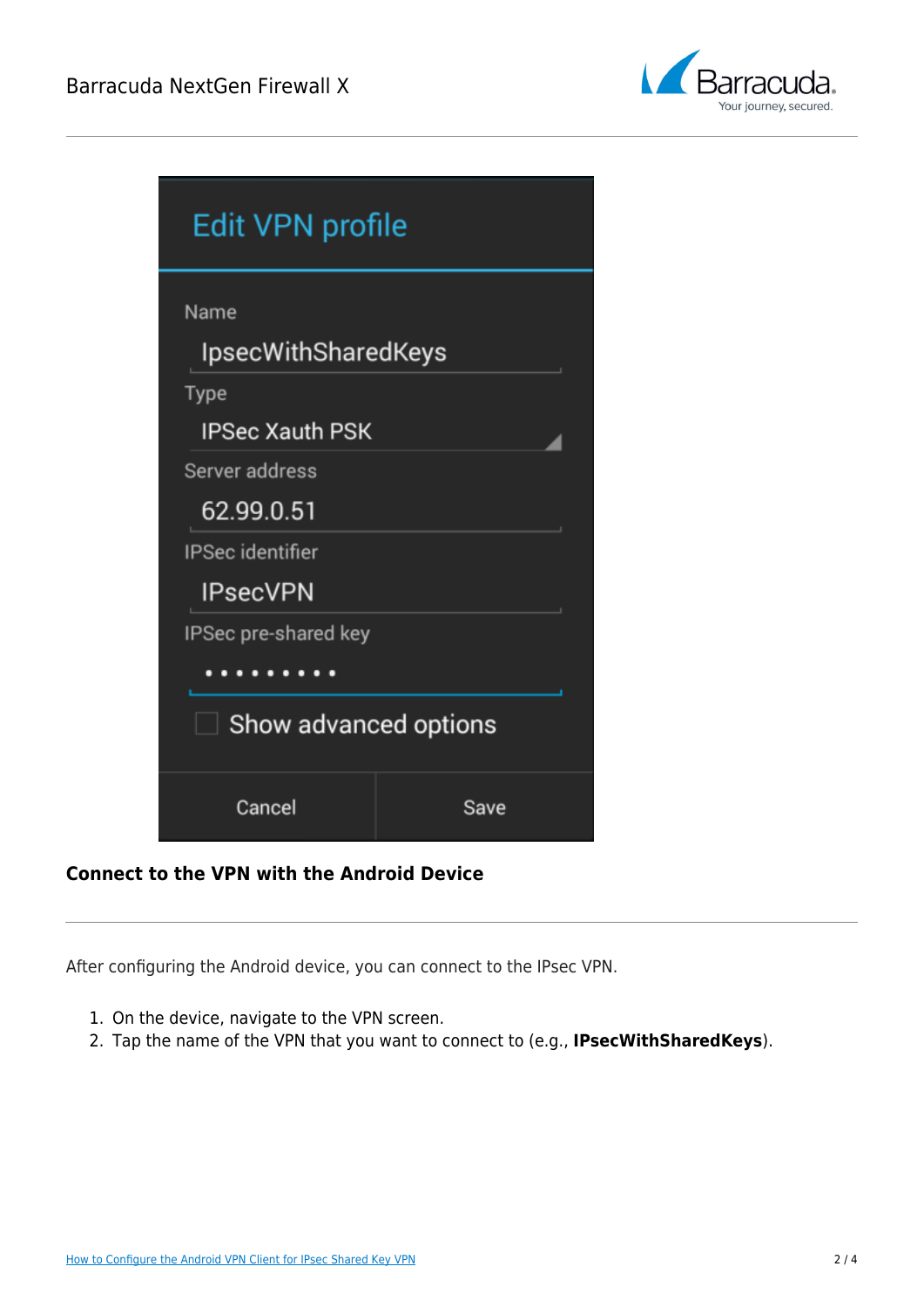

|                                                            | VPN                                                                                      |         |  |  |
|------------------------------------------------------------|------------------------------------------------------------------------------------------|---------|--|--|
|                                                            | <b>IpsecWithSharedKeys</b><br>IPSec VPN with pre-shared keys and Xauth<br>authentication |         |  |  |
| 3. Enter your Username and Password, and then tap Connect. |                                                                                          |         |  |  |
|                                                            | <b>Connect to IPsec PSK</b>                                                              |         |  |  |
|                                                            | Username                                                                                 |         |  |  |
|                                                            | username                                                                                 |         |  |  |
|                                                            | Password                                                                                 |         |  |  |
|                                                            |                                                                                          |         |  |  |
|                                                            | iformation<br>└ Save accour                                                              |         |  |  |
|                                                            | Cancel                                                                                   | Connect |  |  |